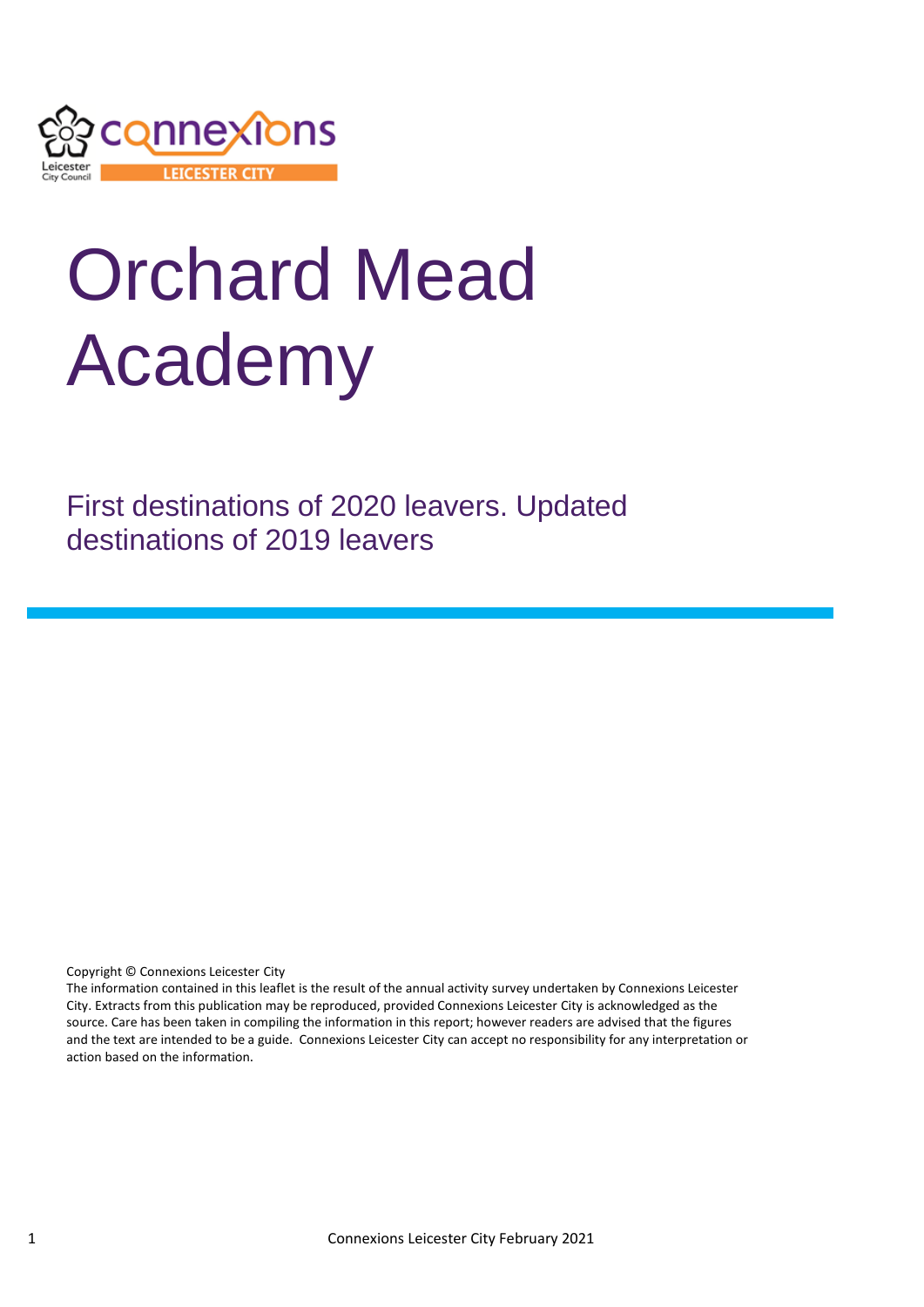# **Participation categories**

DfE require Local Authorities to count and report destinations data in a format to reflect the Raising of the Participation Age (RPA) statutory guidance which now includes young people up to age 18.This report categorises destinations to include those outcomes that 'Meet the Duty to Participate'.

**Participation** is defined as those young people who are in: ·Full time study in a school, college or with a training provider ·Full time work or volunteering (20 hours or more) combined with part time education or training ·An apprenticeship or traineeship Participation also inlcudes those age 16 or 17 serving a custodial sentence.

**Not Participating** includes employment without study, NEET (not in education, employment or training) and those whose current destination is unknown because they cannot be contacted or have refused to disclose what they are doing.

**Temporary Break From Learning** includes illness, pregnancy and teenage parents.

**Working Towards** includes those who are in re-engagement provision, or have a start date agreed for Participation.



From a total 2020 cohort of **240**, 1**7** student **(7.4%)** were not participating by November 1st. Connexions continue to work with young people and with those from previous years who are NEET, offering support to help them move forward positively.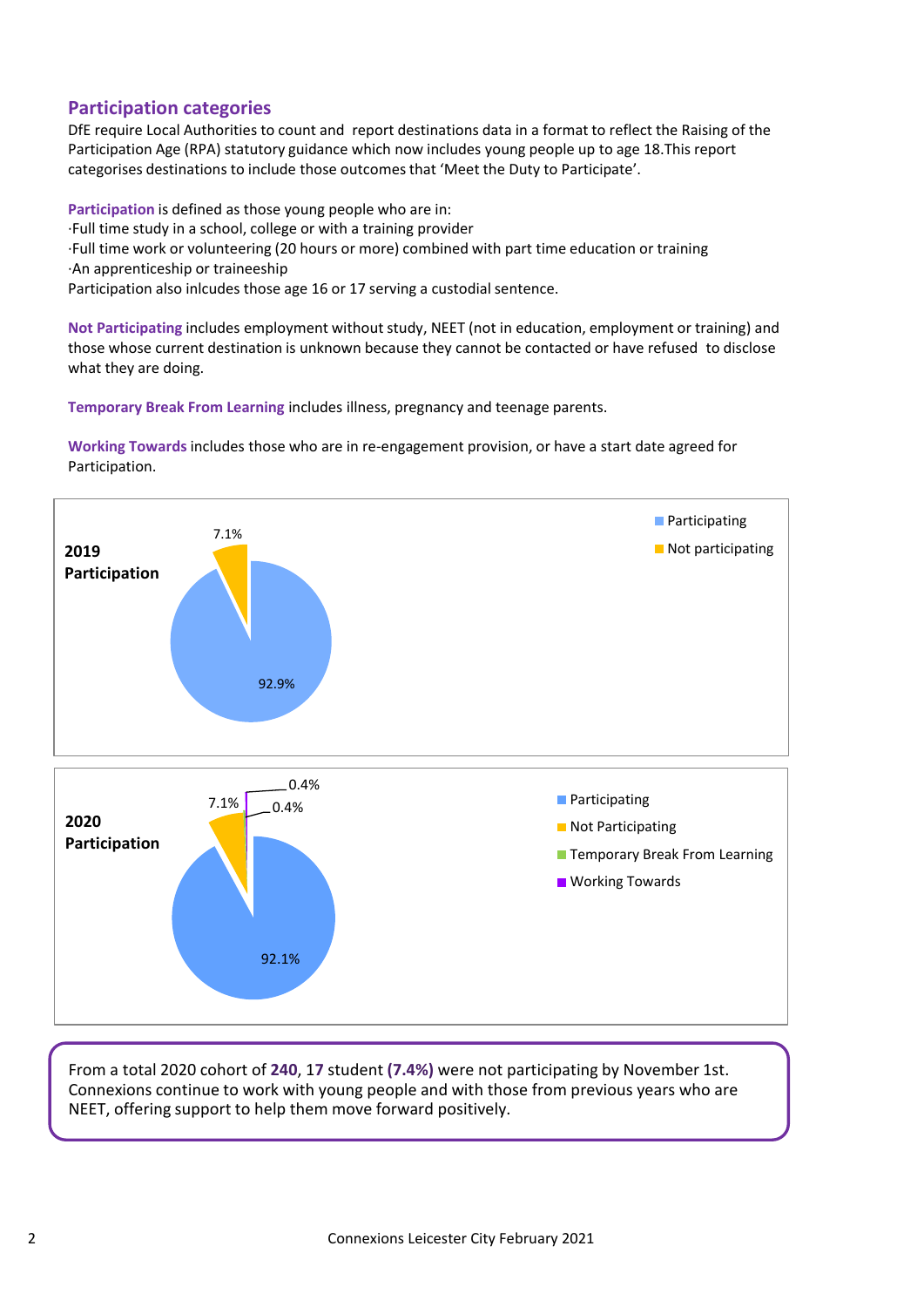#### **What your 2020 Year 11 leavers went on to do:**



#### **Definitions**

**Apprenticeships:** Employment funded through government supported training.

**Education:** Includes school sixth form, sixth form college, further education college, part-time education, home study and juvenile offenders age 16/17 in a custodial institution.

**Employment with study:** Employment that provides training or is combined with part time study that leads to a regulated qualification that can be found on Ofqual's Register of Regulated Qualifications.

**Employment without training:** Employment that does not provide any training leading to a regulated qualification, employment with other training but not leading to a regulated qualification, temporary employment and part-time employment.

**NEET:** Includes those undertaking voluntary work, being available to the labour market, young carers, teenage parents, illness, pregnancy, unlikely to be economically active.

**Other:** Includes asylum seekers without citizenship, moved out of contact, no response, refused to disclose activity.

**Training - foundation learning:** Skills Funding Agency (SFA)/Education Funding Agency (EFA) funded training.

**Training - re-engagement activities:** Provision that has been put in place specifically to help young people who face significant barriers to participating post-16.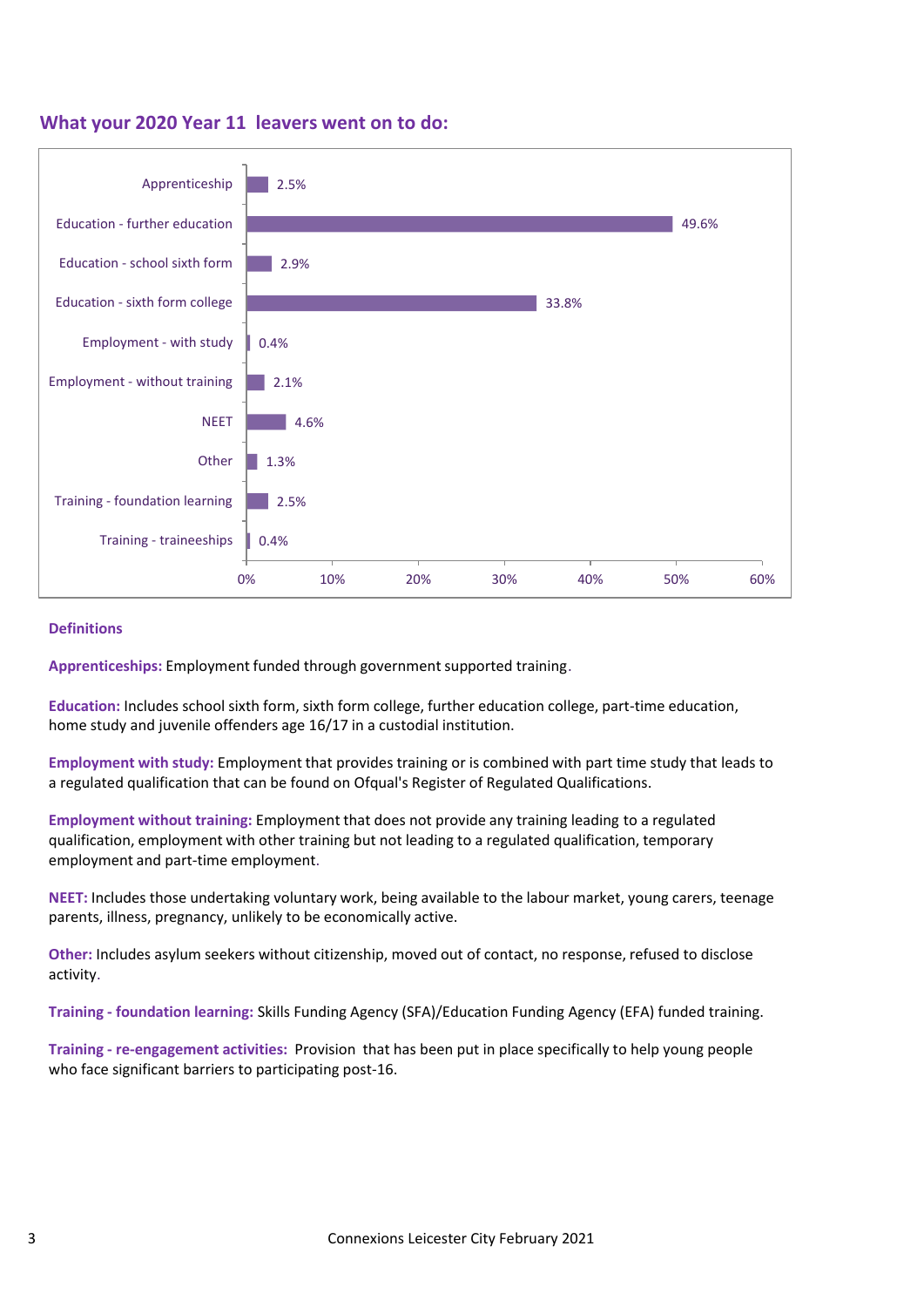# **Full-time education by provider:**



# **Full-time education by level:**